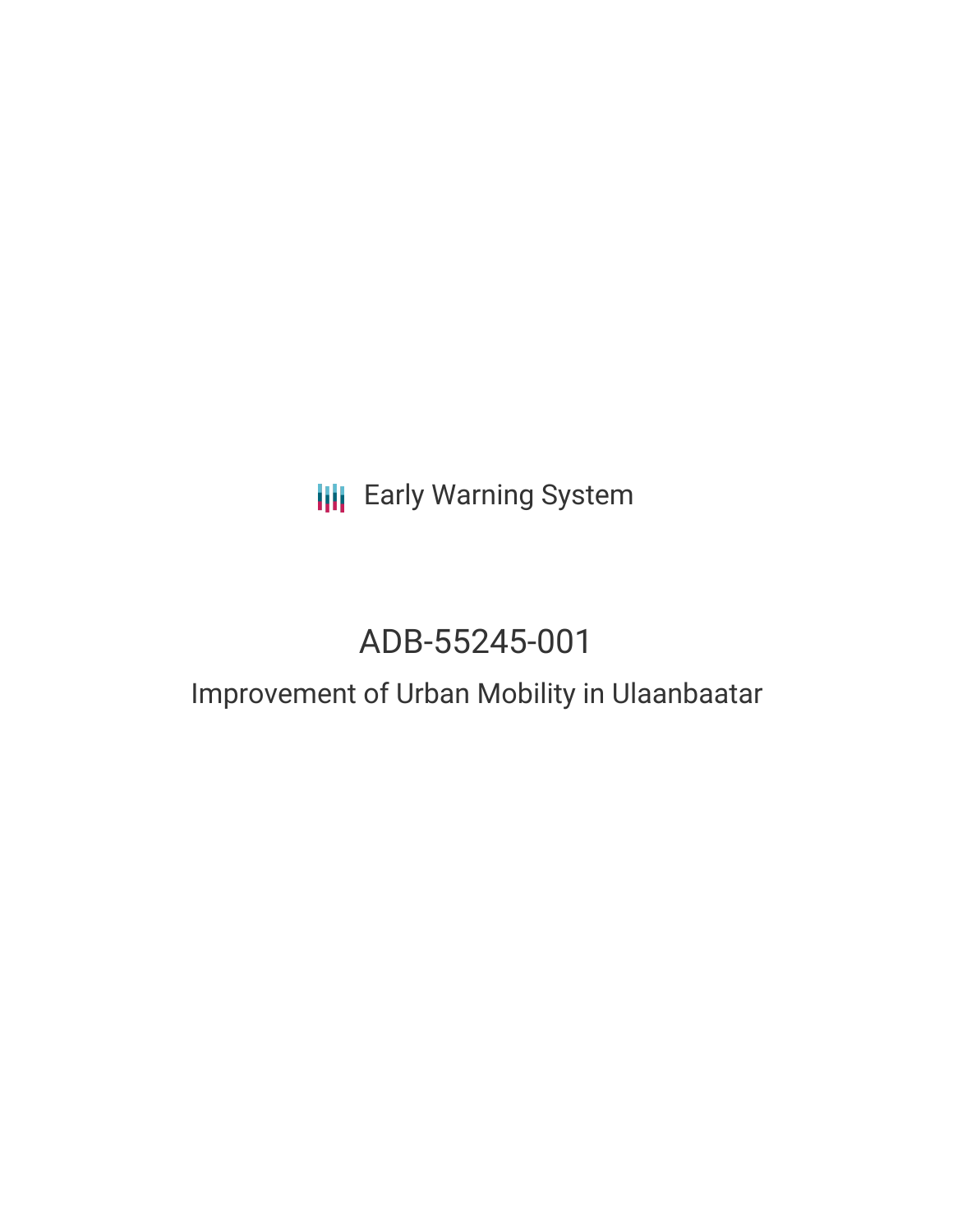

#### **Quick Facts**

| <b>Countries</b>               | Mongolia                     |
|--------------------------------|------------------------------|
| <b>Financial Institutions</b>  | Asian Development Bank (ADB) |
| <b>Status</b>                  | Approved                     |
| <b>Bank Risk Rating</b>        | U                            |
| <b>Voting Date</b>             | 2021-12-10                   |
| <b>Borrower</b>                | Government                   |
| <b>Sectors</b>                 | Transport                    |
| <b>Investment Type(s)</b>      | Grant                        |
| <b>Investment Amount (USD)</b> | \$0.50 million               |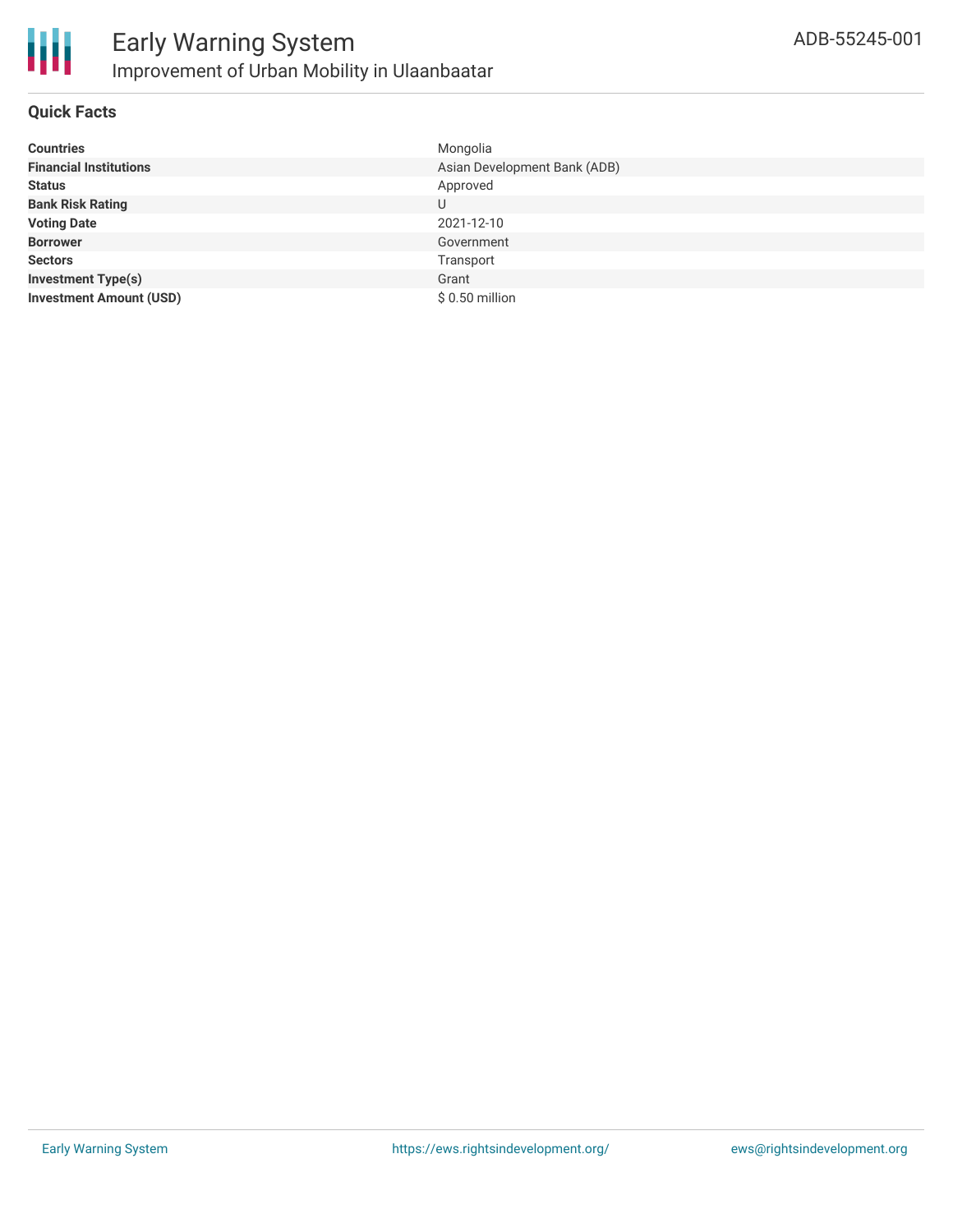

#### **Project Description**

Under this project ADB provides TA to government of Mongolia for development of transport sector in Ulaanbaatar.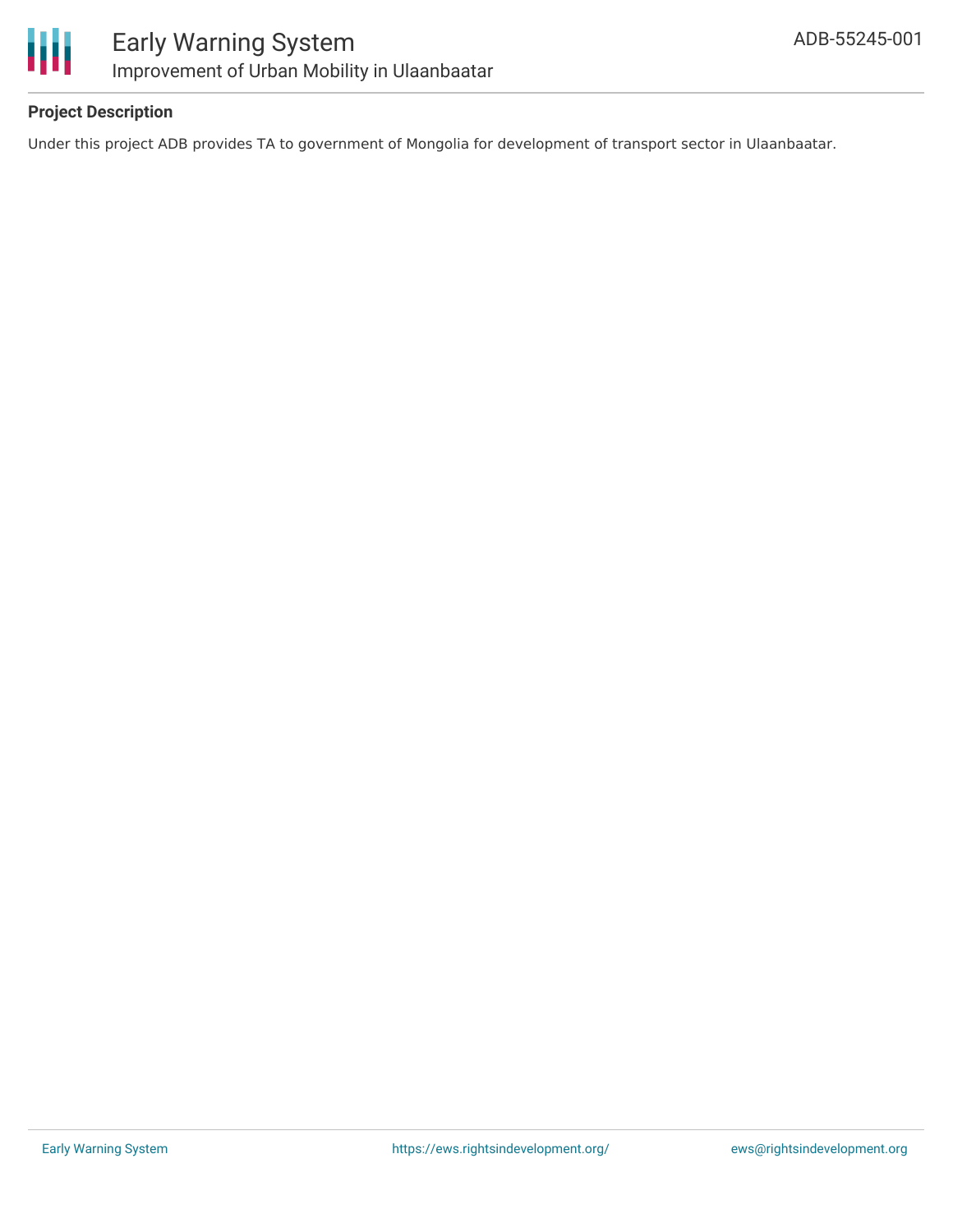

#### **Investment Description**

Asian Development Bank (ADB)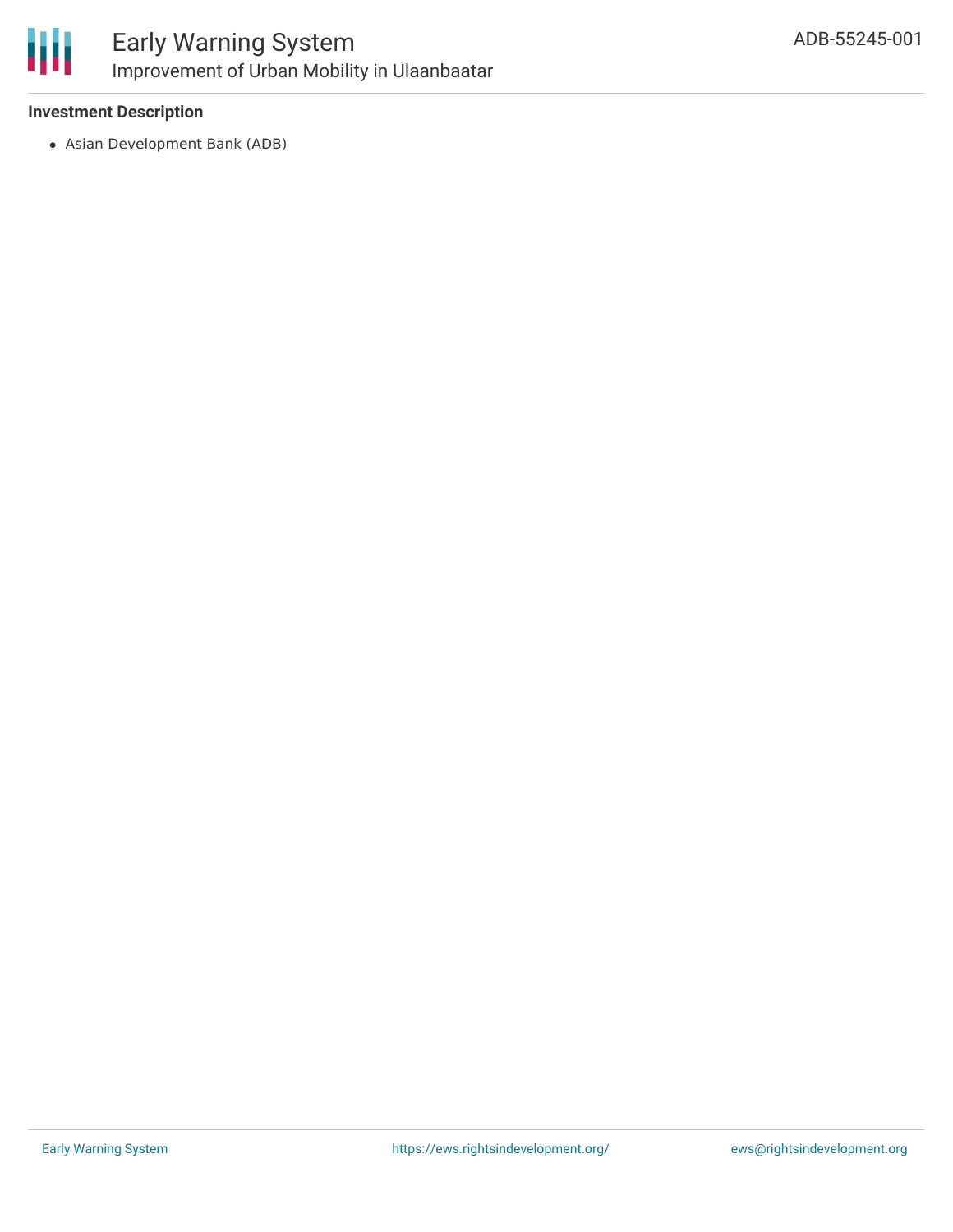#### **Contact Information**

#### **Executing Agencies**

Ulaanbaatar Municipal Government Sukhbaatar Square-11 Ulaanbaatar-46, Mongolia

#### **ACCESS TO INFORMATION**

You can submit an information request for project information at: https://www.adb.org/forms/request-information-form

ADB has a two-stage appeals process for requesters who believe that ADB has denied their request for information in violation of its Access to Information Policy. You can learn more about filing an appeal at: https://www.adb.org/site/disclosure/appeals

#### **ACCOUNTABILITY MECHANISM OF ADB**

The Accountability Mechanism is an independent complaint mechanism and fact-finding body for people who believe they are likely to be, or have been, adversely affected by an Asian Development Bank-financed project. If you submit a complaint to the Accountability Mechanism, they may investigate to assess whether the Asian Development Bank is following its own policies and procedures for preventing harm to people or the environment. You can learn more about the Accountability Mechanism and how to file a complaint at: http://www.adb.org/site/accountability-mechanism/main.